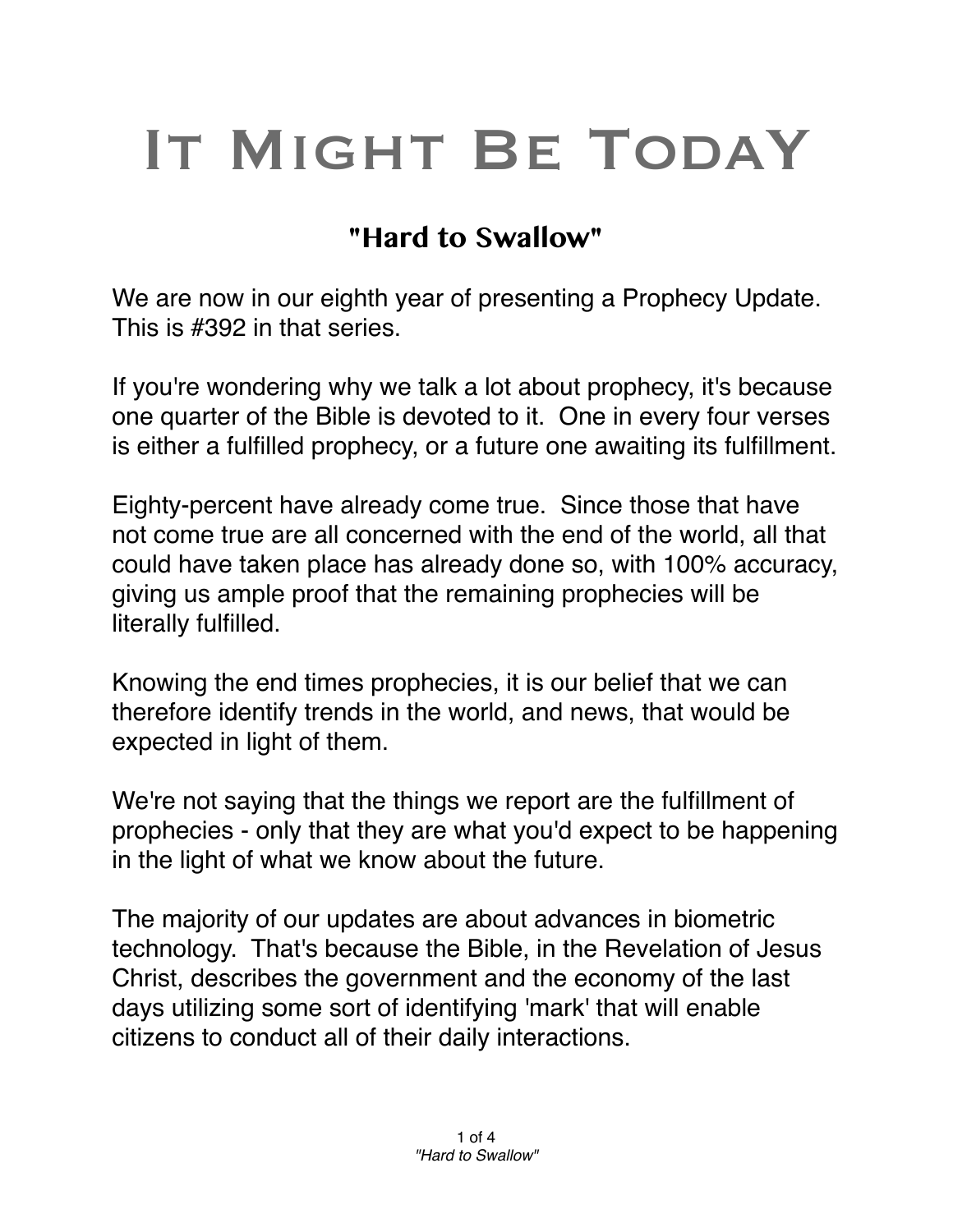It's commonly called "the mark of the beast," the beast being a name for the antichrist. He will cause everyone to take his 'mark' on or in their hand or forehead. Without this biometric id, no one will be able to buy or sell, or interact with the government.

#### PC World posted a fascinating article, titled, *Kill all passwords by eating them, says PayPal.*

## Excerpts:

[PayPal] says people will start inserting security devices into their body to enable their unique bodily characteristics to let them into their PayPal accounts, which are commonly targeted by hackers...

Jonathan LeBlanc, global head of developer advocacy at PayPal, said: "As long as passwords remain the standard methods for identifying your users on the web, people will still... continue to be shocked when their accounts become compromised."

PayPal says that more secure biometric systems built around fingerprints and iris scans are set to become outdated, even before most institutions - including PayPal - adopt them.

LeBlanc works with engineers and developers to find and test new technologies. **He says embeddable, injectable and ingestible devices are the future for mobile payments and sensitive online interactions.**

LeBlanc is currently giving a presentation called Kill all Passwords at various technology conferences around the US and Europe, and says technology is moving towards "true integration with the human body".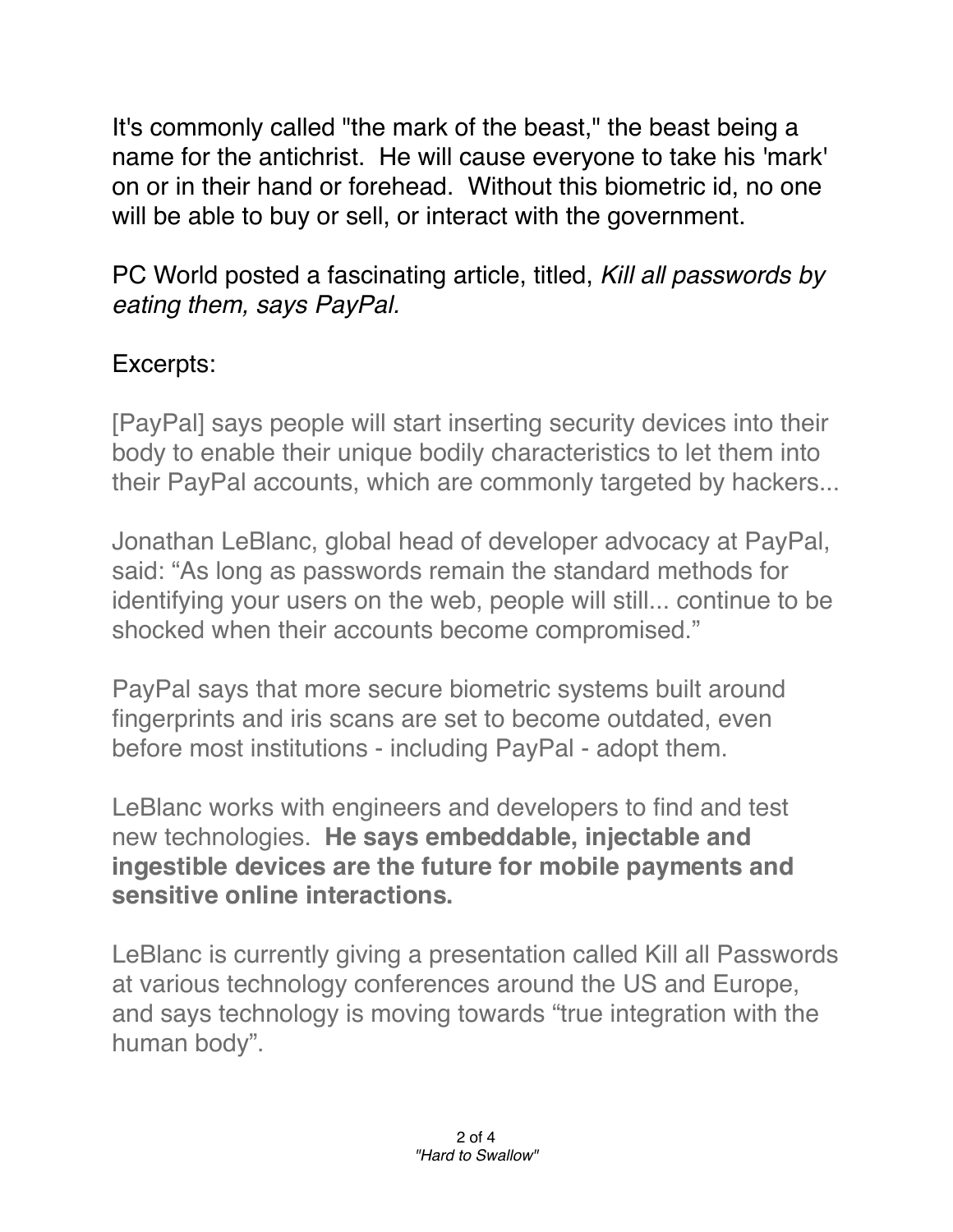He says external body methods like fingerprints are "antiquated," and that internal body functions like heartbeat and vein recognition using embedded and ingestible devices are the future, to allow "natural body identification."

LeBlanc says internal devices could include brain implants, and that ingestible devices could be powered by stomach acid that runs batteries.

http://www.pcworld.com/article/2912401/kill-all-passwords-by-eating-them-says-paypal.html#tk.rss\_all

## In a companion article, the writer said,

Google is finally making good on its quest to kill the password.

Every single major platform Google promotes declared war on the password in some fashion. And Google's far from the only company to come up with interesting authentication alternatives to memorizing long codes of numbers, letters, and special characters. From digitized tattoos to Bluetooth trickery and beyond... big names like... Apple, Samsung, and others are trying to kill the password.

When the apostle John first saw a biometric id on or in the hand or forehead, it was considered absurd. Now it's only a matter of time before it's rolled-out.

In the future Tribulation, some such system will be in place when the antichrist suddenly demands to be worshipped. Those who refuse will be cut-off from being able to participate in government, or from purchasing anything.

As exciting as it may be to see prophecy unfolding, we don't need to see anything happen, or to be fulfilled, before Jesus can